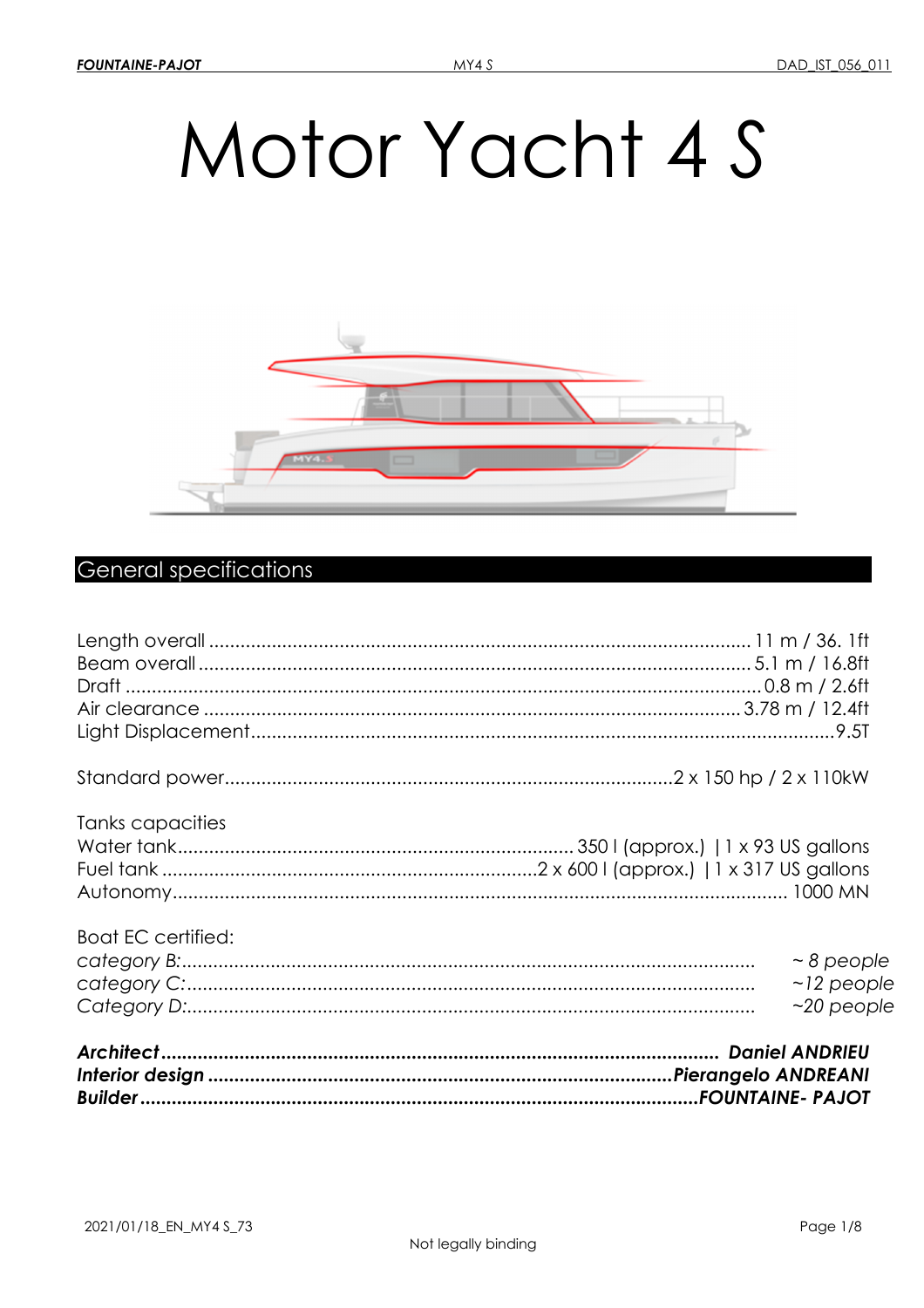# INTERIOR LAYOUT

#### **General**

- Motor Yacht Alpi woodwork
- Motor Yacht laminated floor on Inter1ior floor
- Motor Yacht rot proof glass felt lining
- Motor Yacht cloth for bench cushions
- Polyether foam mattresses
- Permanent natural ventilation via hatches & portlights

# SALOON LAYOUT

#### **Saloon**

- Saloon accessible via a glass sliding door
- Panoramic view through peripheral picture window
- Large fixed sunroof
- Curtain on cockpit entrance door
- Ventilation by portholes
- LED light spots

#### **Galley area**

- Galley with work-top
- Bin on work-top
- Double stainless steel sinks
- Hot and cold pressurized water, mixer tap
- Cooking hob with 2 large gas plates
- Built-in under counter fridge-freezer
- Approx. 97 L for fridge & 16 L for freeze
- Cupboard + shelves + drawers
- Ventilation via porthole above cooking hob

#### **Lounge area**

- Bench seating for 5 + 2 people
- Wooden coffee table
- Standard upholstery according to "Millésime"

#### **Helm station**

- Bench seat for 2
- Large navigation instrument panel
- Windscreen wipers & washers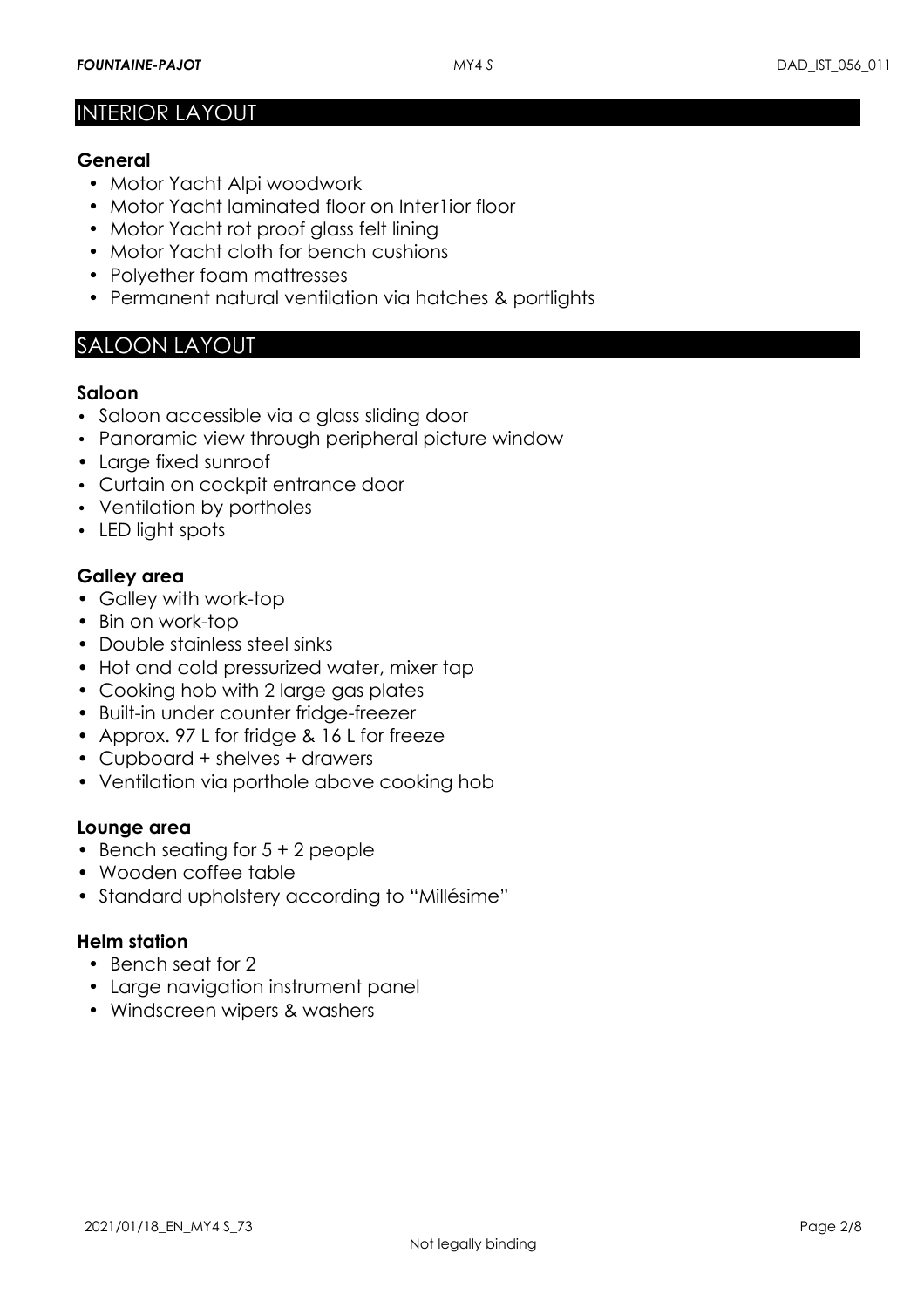#### HULL LAYOUT: 4 cabins 2 bathrooms

*MAIN LIGHTING BY LED SPOTLIGHTS* 

#### *Port and starboard hull*

#### **Aft cabins**

- Access through wooden door from the passageway
- Double bed 1,60 x 2,00 approx.
- Hanging wardrobe
- Storage under bed
- Large picture window
- Ventilation via portholes
- Bedside reading lights
- Blind on picture window

#### **Bathroom area (shared to 2 cabins)**

- Common access via the passageway through wooden door
- Worktop with integrated sink and mirror
- Shower with hot and cold water mixer
- Manual marine toilet
- Bathroom accessories (toilet paper holder + towel)
- Ventilation via porthole

#### **Passageway**

• Cupboard

#### **Forward cabins**

- Access through wooden door from the passageway
- Double bed (1,40/1,00 x 2,00m)
- Hanging wardrobe
- Storage under the bed
- Large picture window
- Ventilation via porthole and deck hatch
- Bedside reading lights
- Blinds on deck hatch & picture window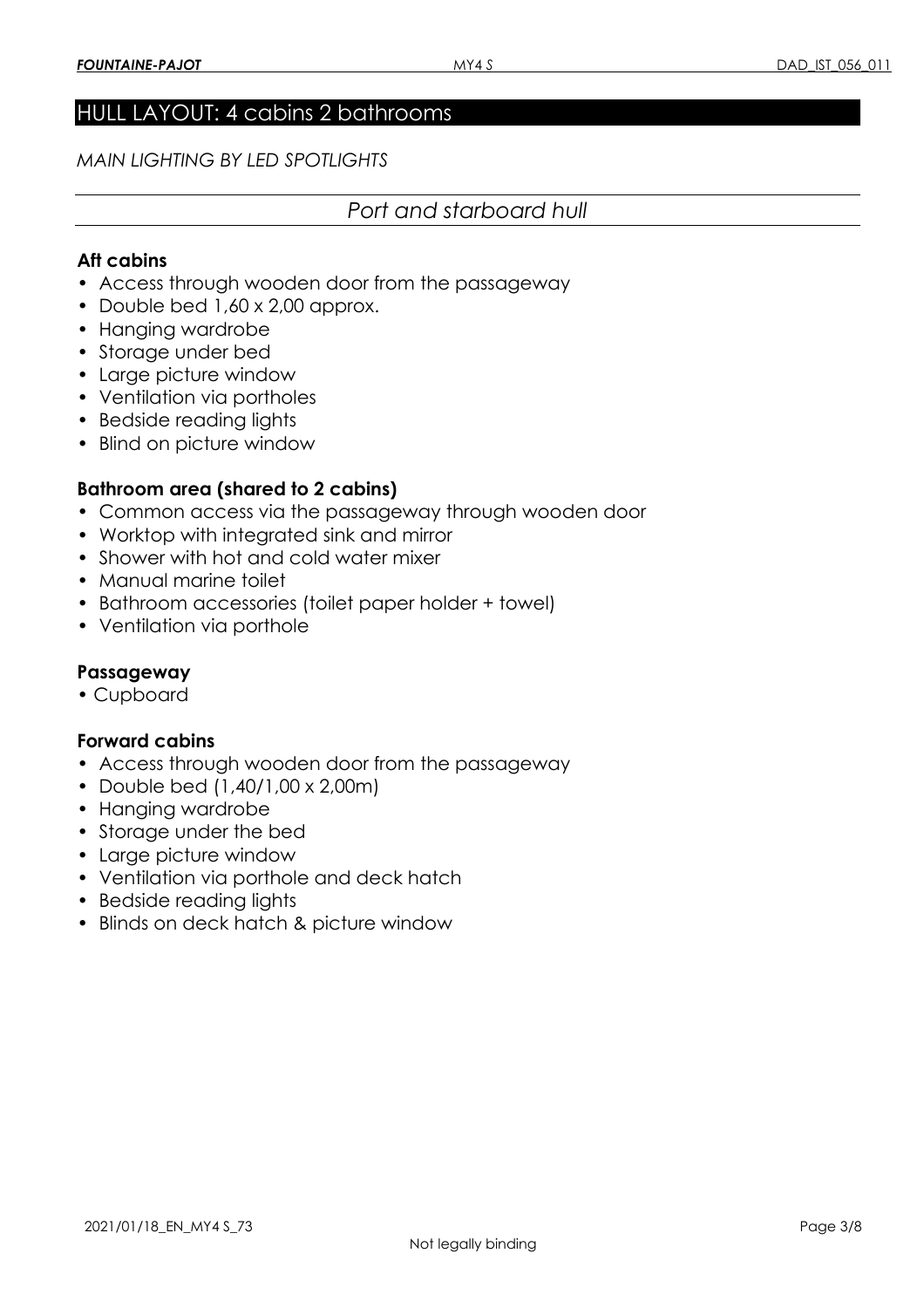# HULL LAYOUT: 3 cabins 2 bathrooms

*MAIN LIGHTING BY LED SPOTLIGHTS* 

# *Port hull: Owner's suite*

#### **Sleeping area**

- Double bed 1.60 x 2.00 approx.
- 2 bedside reading lights
- Storage under bed
- Large picture window
- Ventilation via hull portholes
- Blind on window
- Wardrobe & sofa in the passageway

#### **Laundry area and storage**

- Access through wooden door from passageway
- Storage cupboard with shelving and hanging space
- Lining

#### **Bathroom space**

- Worktop with sink
- Mirror & shell recess
- Hot and cold water mixer tap
- Separate shower with acrylic screen
- Electric pump for greywater
- shower mixer tap
- Manual marine toilet
- Cupboard
- Hooks
- Ventilation by deck hatch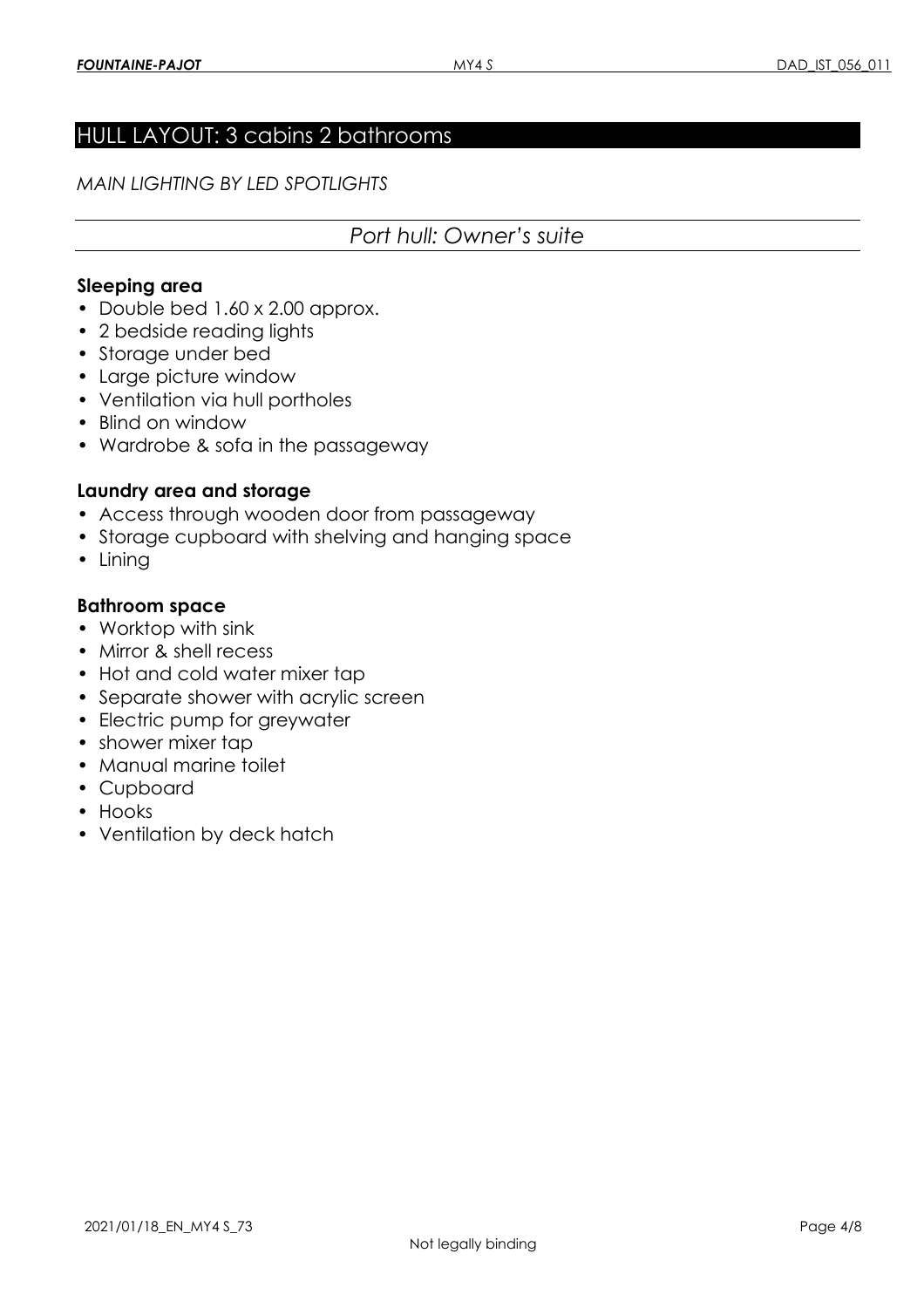# *Starboard hull*

#### **Aft cabin**

- Access through wooden door from the passageway
- Double bed 1,60 x 2,00 approx.
- Hanging
- Storage under bed
- Large picture window
- Ventilation via portholes
- Blind on picture window
- 2 bedside reading lights

# **Bathroom area (common to 2 cabins)**

- Common access via the passageway through wooden door
- Worktop with integrated sink and mirror
- Shower with hot and cold water mixer
- Manual marine toilet
- Bathroom accessories (toilet paper holder + towel)
- Ventilation via porthole

#### **Passageway**

• Cupboard

#### **Forward cabin**

- Access through wooden door from the passageway
- 2 bedside reading lights
- Double bed (1,40/1,00 x 2, 00 m)
- Hanging wardrobe
- Storage under the bed
- Large picture widow
- Ventilation via porthole & deck hatch
- Blinds on deck hatch & picture window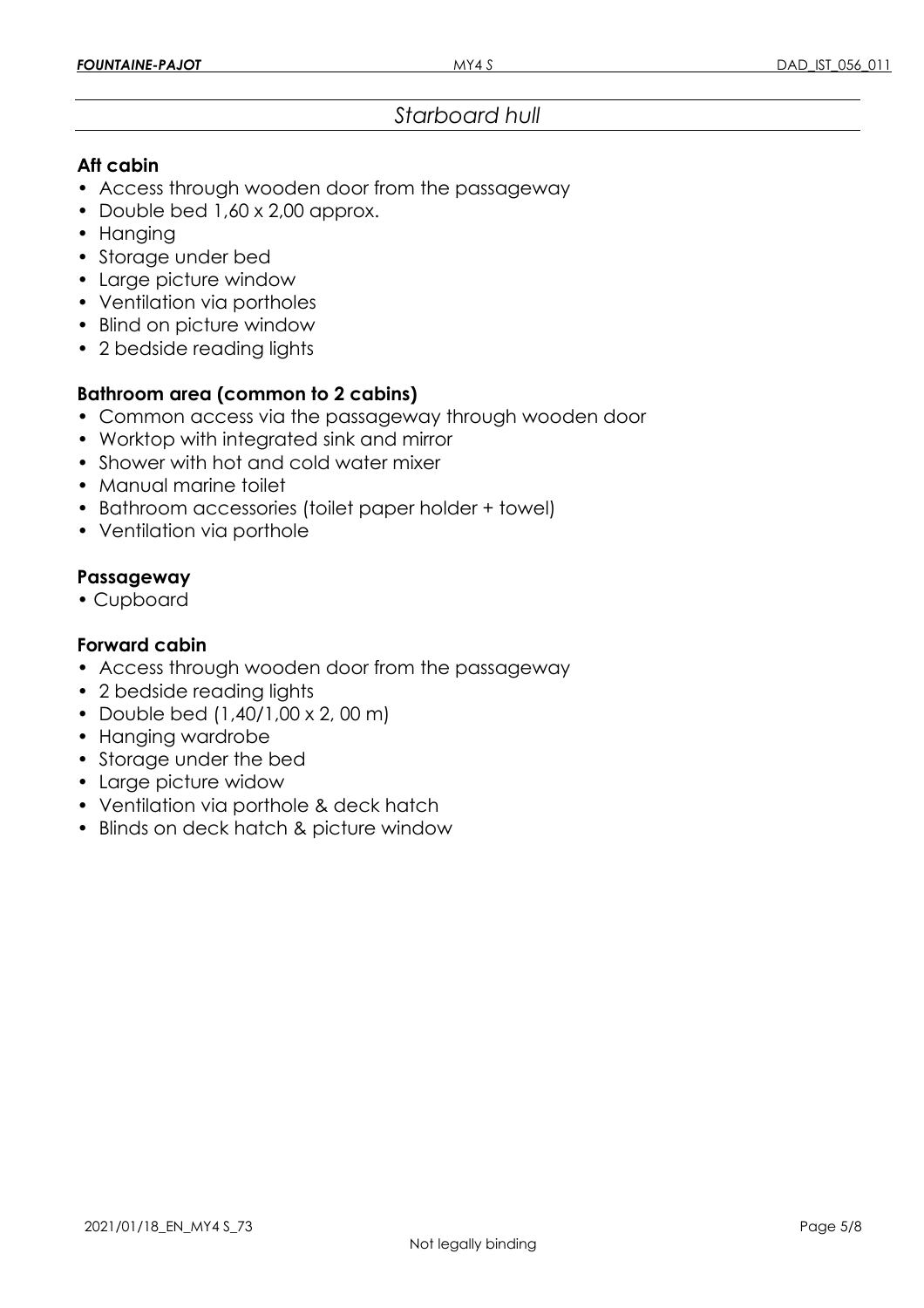# DECK LAYOUT

# **Cockpit**

- Large bench for 5 with backrest and storage compartments
- Bench convertible in a large sun bed
- Gas locker
- Large storage compartment under floor
- Access to aft skirts
- Lighting by watertight spotlights

# **Aft skirts:**

- Runs on side platforms bath and boarding
- Platform between the skirts
- 1 ladder
- 1 cold water shower
- Safe Gas

#### **Engine rooms**

- Access via polyester deck hatch on the cylinder in the cockpit
- High performance sound insulation
- 1 neon light

# **Fore deck**

- Side nav lights
- Large locker (storage & chain locker)
- Windlass & mooring
- Lounge deck area

# **Sport top**

- Large sky light fixed window
- Mooring & Nav light on mast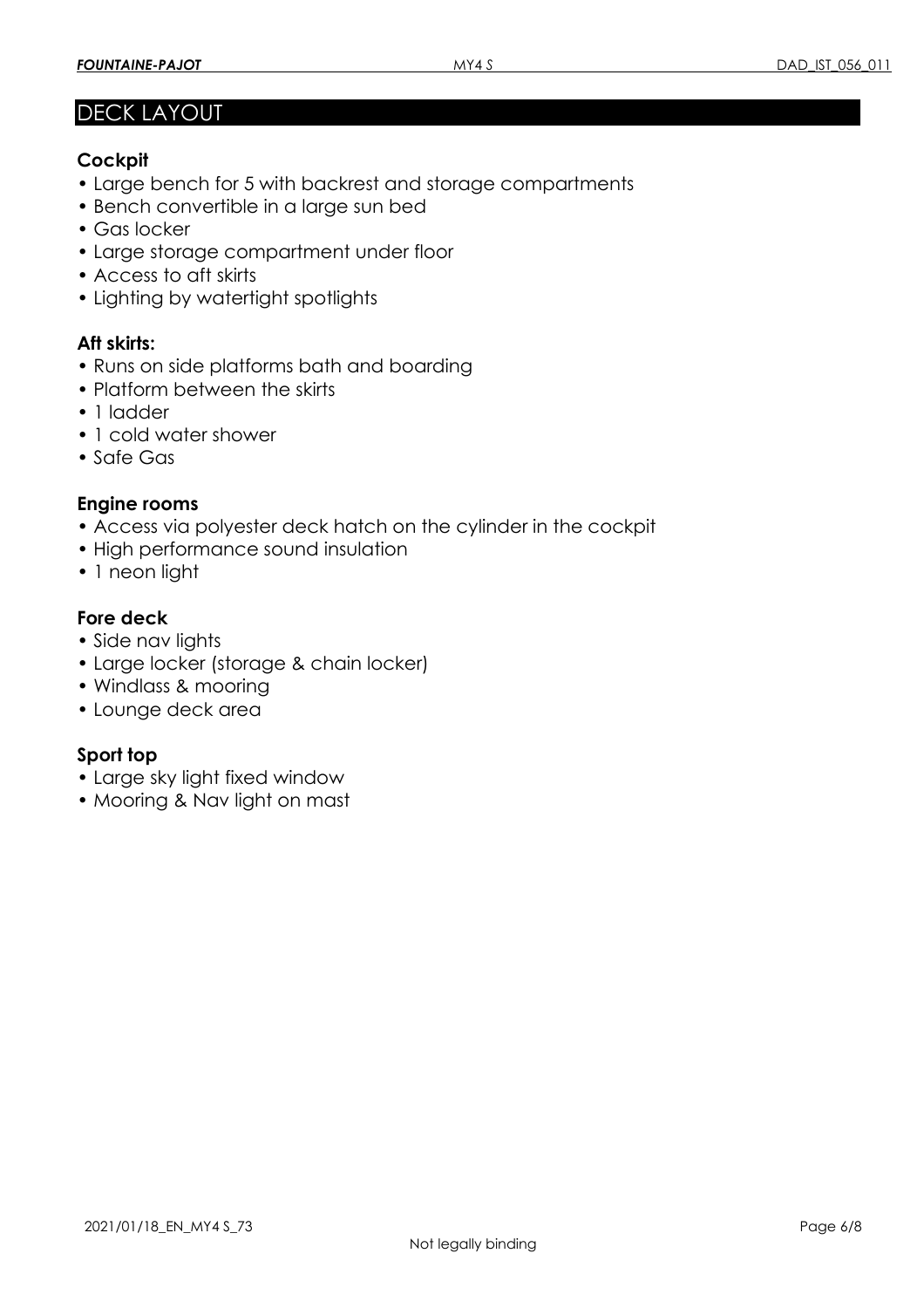# *Engines*

#### **Engines and equipment:**

- 2 Yanmar 150hp diesel engines
- Direct shaft Lines
- 2 four blade propellers
- Engine cooling by sea water exchanger
- Engine compartment ventilation by airflow + mechanical air extraction
- Switchboards and electrical controls at helm station

#### **Fuel system:**

- Independent 2x 600L diesel tanks approx. independent circuit's port and starboard
- Electric fuel gauges
- 1 pre-filter fuel water separator + 1 anti-bacteria filter per engine
- Closing valves

# *Plumbing*

- Freshwater tank (350 L approx.) with electric gauge
- Fresh water self-priming pump with electronic pressure sensor
- 40l water heater
- Electrical automatic bilge pump in each engine hold
- Electrical automatic bilge pump in each hull
- Hand-operated external bilge pump
- Visual and audible bilge pumps alarm in the saloon
- One 130 L centralized holding tank

# *Electrical / Electronics*

#### **12V power circuit**

- Set of batteries for onboard energy supply (345 A/h 12 V) on port side
- Two set of engine start batteries (50 A/h 12V)
- Manual emergency connection between port & starboard engine batteries
- Charge of each batteries sets by dedicated alternator (3 alternators)

#### **12V Distribution**

- Multiplexed distribution of 12V functions with control panel at saloon entrance
- 3.5'' touch screen for monitoring (batteries, tanks, functions, …) & control at helm station interfaced with Garmin screen (option)

• Available output for optional equipment